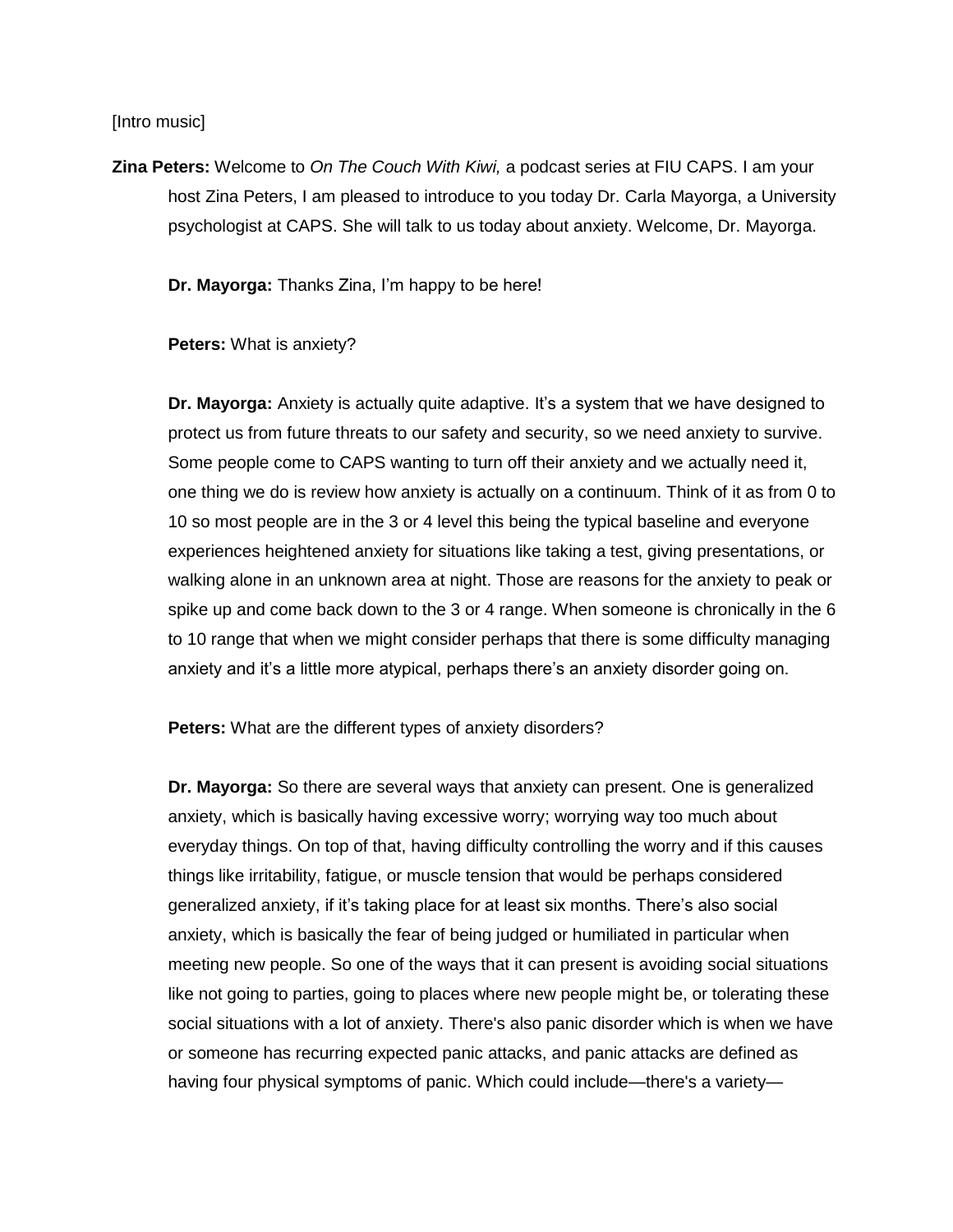increased heart rate, shortness of breath, feeling dizzy or lightheaded, having tingling in the fingers or numbness. We have specific phobias which is when we have a marked fear or anxiety of a specific object of situation. For example, riding elevators or dogs. And then there are other disorders which used to be classified as anxiety but now they have their own category, which are obsessive and compulsive disorders and also posttraumatic stress disorders

**Peters**: Who can develop an anxiety disorder?

**Dr. Mayorga:** So there are a lot of factors to consider including genetic factors, early learning, and important life experiences, so when all of these combine it might expose someone to having an anxious style and that doesn't mean that they're scared of everything. Having an anxious style is someone who sees the world a little more negatively or things as more dangerous than others do.

**Peters:** How common is anxiety among college students?

**Dr. Mayorga:** So in general academic psychiatry there was a 2015 study that showed that almost 12% or 11.9% of college students suffer from an anxiety disorder. In 2013 there was a survey of university counseling college counseling center directors of the students that come to CAPS, about 40% of them have an anxiety disorder. So it is really prevalent.

**Peters:** What are some of the risk factors of anxiety?

**Dr. Mayorga:** So one of the things people with anxiety do a lot is avoid. Avoiding can have immediate effects such for example not going to class can affect your academic functioning. Or withdrawing socially, not attending social events, can start to affect your ability to connect with people and your support system and so these things can over time or over months perhaps lead to symptoms of depression. The other risk in avoiding, which is really part of anxiety, is that someone perhaps not have the opportunity to learn that the feared situation can be quite tolerable, and that it's something that they can do. And so they don't have that opportunity.